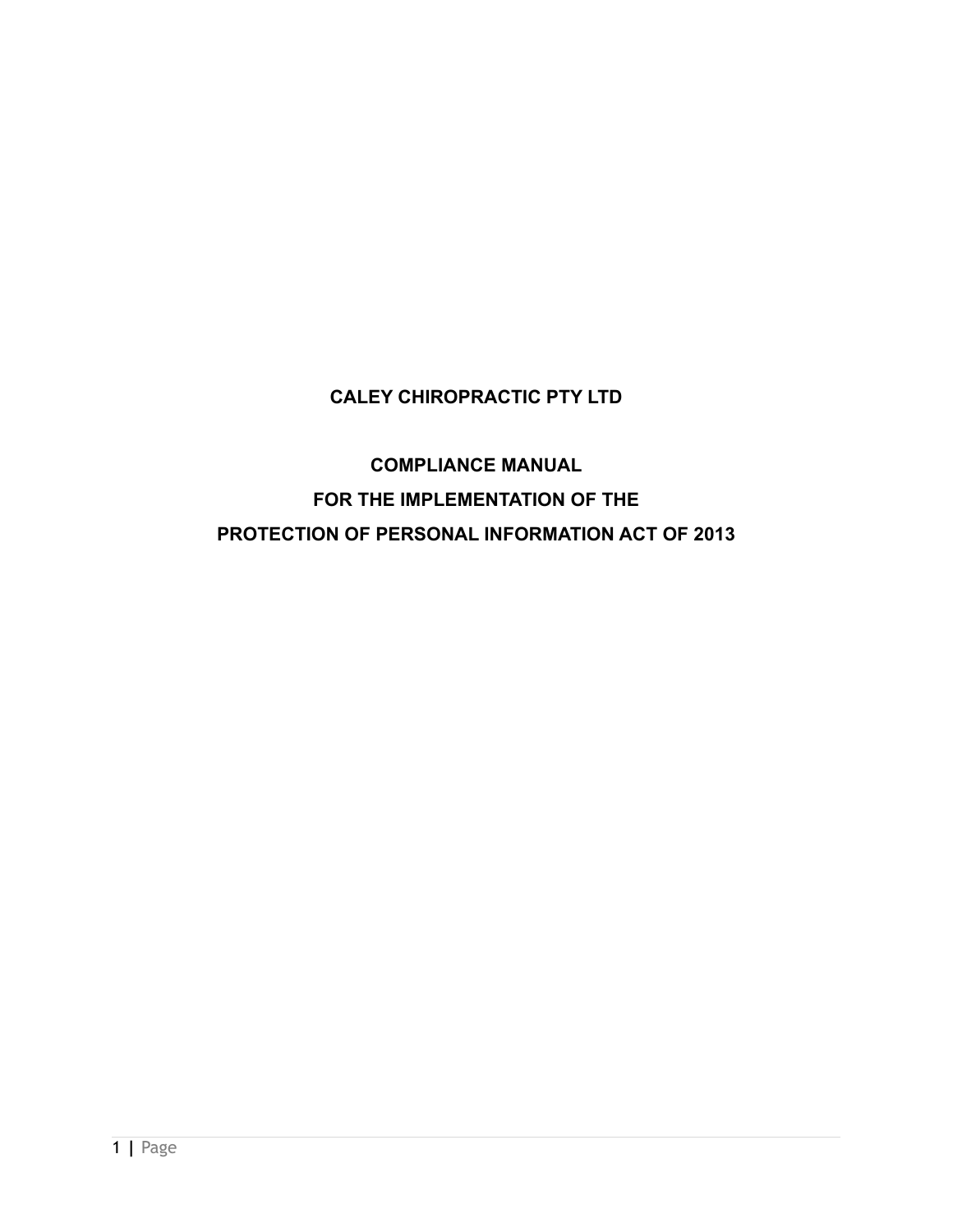### **WHAT IS PERSONAL INFORMATION?**

Personal information means information relating to an identifiable, living, natural person, and where it is applicable, an identifiable, existing juristic person, including, but not limited to:

- $\circ$  information relating to the race, gender, sex, pregnancy, marital status, national, ethnic or social origin, colour, sexual orientation, age, physical or mental health, well-being, disability, religion, conscience, belief, culture, language and birth of the person;
- o information relating to the education or the medical, financial, criminal or employment history of the person;
- o any identifying number, symbol, e-mail address, physical address, telephone number, location information, online identifier or other particular assignment to the person;
- o the biometric information of the person;
- $\circ$  the personal opinions, views or preferences of the person;
- o correspondence sent by the person that is implicitly or explicitly of a private or confidential nature or further correspondence that would reveal the contents of the original correspondence;
- $\circ$  the views or opinions of another individual about the person; and the name of the person if it appears with other personal information relating to the person or if the disclosure of the name itself would reveal information about the person.

## **WHAT PERSONAL INFORMATION IS COLLECTED?**

When you visit, browse, register, or interact through this practice or the practice's website, the following personal information about you may be collected:

- o Name and Surname
- o ID/Passport Number
- o Contact details
- o Email address
- o Location
- o Health information
- o Information relating to your computer's Internet Protocol (IP) address, browser type, browser version, the pages of our website that you visit, the date and time of your visit, the duration of time spent on the website pages, and other applicable statistics.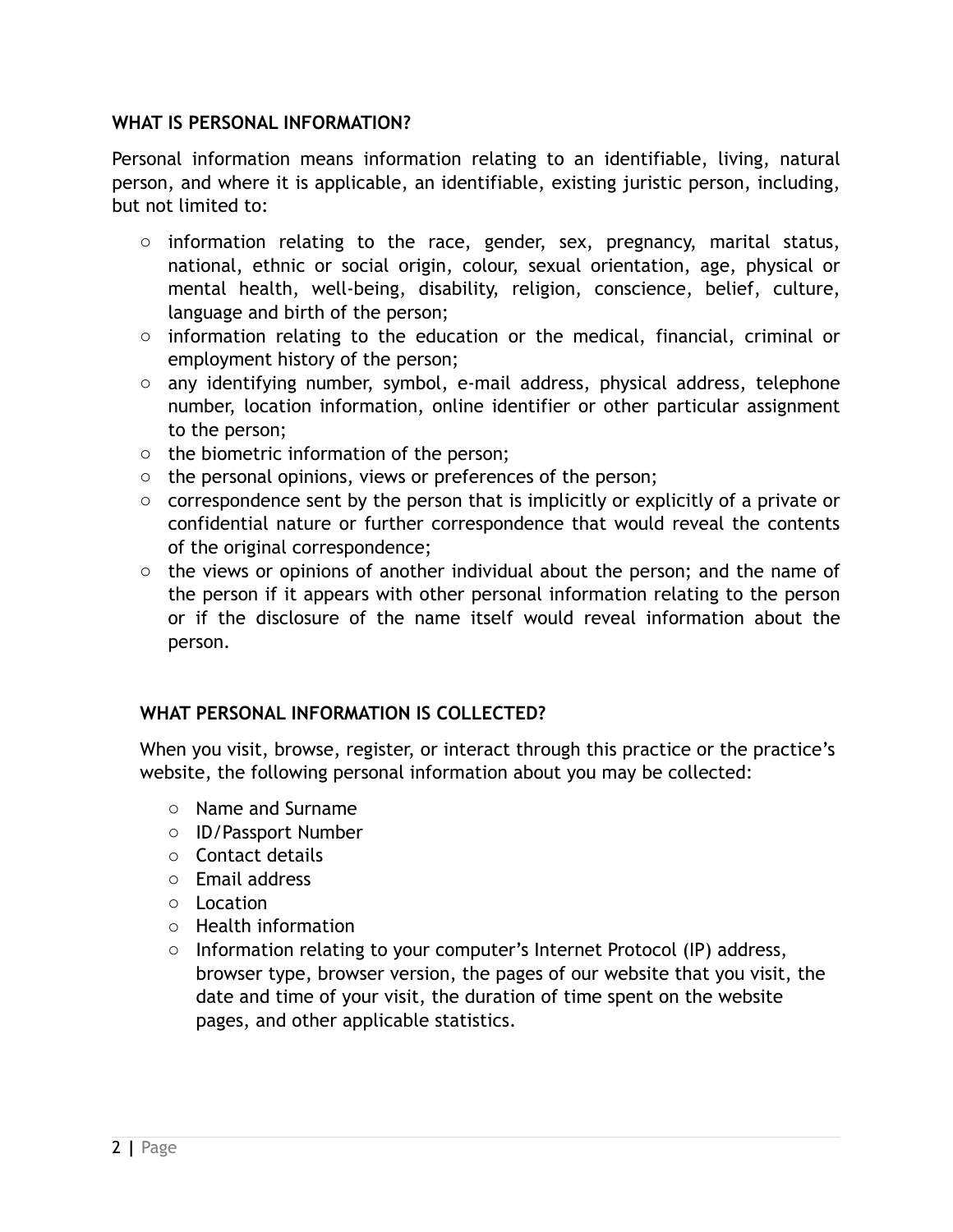Personal information may also be collected from you directly during your intake consultation, or ongoing consultations.

Where the law requires that information regarding certain diseases be notified to the authorities, this practice will do so without delay.

This practice may also collect, use and share aggregated data such as statistical or demographic data for any purpose.

Aggregated data may be derived from your personal information, but is not considered personal information in law as this information does not, directly or indirectly, reveal your identity.

## **PURPOSES FOR WHICH THIS PRACTICE USES YOUR PERSONAL INFORMATION**

Any information collected from you may be processed for, amongst others, the following purposes:

- a) To provide you with healthcare treatment or services;
- b) To make an online appointment;
- c) To assess your health condition;
- d) To assess any medical treatment you may require;
- e) To process any enquiry;
- f) For statistical and research purposes;
- g) To diagnose and attend to technical issues, support and user queries;
- h) To comply with legislative requirements;
- i) To process your application for a vacancy; or
- j) To detect, prevent or deal with actual or alleged fraud, security breach, or the abuse, misuse or unauthorised use of the website and/or contravention of this Privacy Policy.

## **CATEGORIES OF PERSONAL INFORMATION**

This practice processes many different categories of personal information including, but not limited to:

- o Contact details, such as phone numbers, physical and postal addresses, and email addresses;
- o Personal details, such as names, family information, and ages;
- o Demographic details, such as race and age groups;
- o Health information;
- o In some cases biometric information;
- o Financial information, such as account numbers;
- o Special personal information as it may relate to your medical treatment;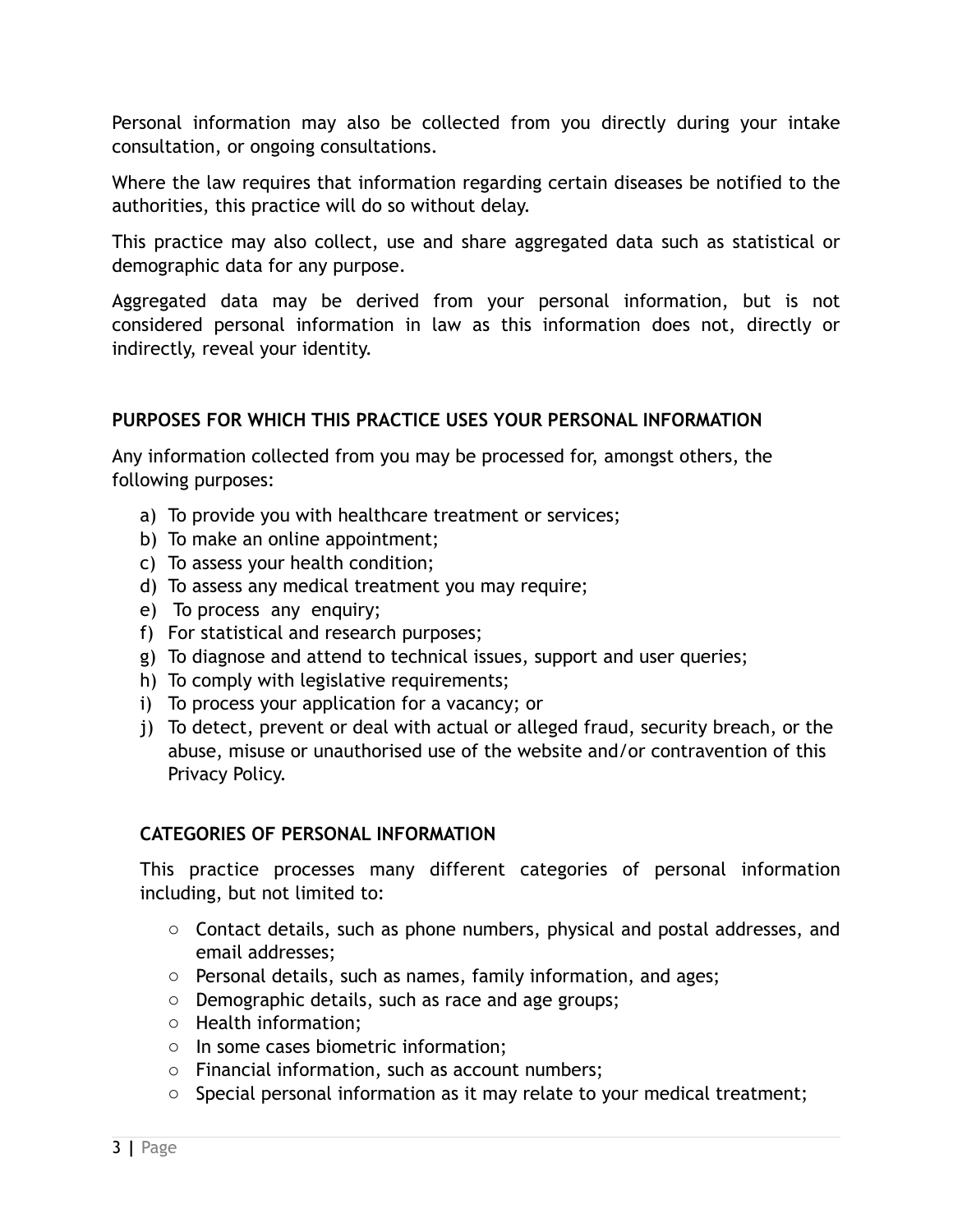- $\circ$  Market intelligence information that may relate to your well-being;
- o Medical scheme information; and Background information.

#### **PROTECTION OF YOUR PERSONAL INFORMATION**

This practice takes the security of your personal information very seriously.

This practice recognises the vital role that information technology plays in its daily operations, and the reliance placed on IT systems in processing personal information.

Although absolute security cannot be guaranteed, this practice will take reasonable technical and organisational measures to protect your personal information against accidental, unauthorised or intentional manipulation, loss, misuse, destruction, disclosure or access.

This practice's security measures are regularly verified for its operating effectiveness.

Reasonable mechanisms, tools and technologies have been implemented to detect, prevent and respond to security violations. Information security policies and procedures that govern security safeguards are in place, including dedicated teams and business processes to govern instances of non-compliance with privacy policies, procedures or applicable law.

#### **DISCLOSURE OF YOUR PERSONAL INFORMATION**

This practice may disclose your personal information if authorised to do so by law.

This practice also engages with various third parties, to improve its service, create efficiency in its operations, and contribute towards the overall wellbeing of users and patients.

This practice will share your personal information if:

- o you have provided consent;
- o it is for the proper treatment and care of yourself; and/or
- o it is in accordance with applicable law.

When this practice shares your information with any third party, they will be required to respect your right to privacy and this practice will ensure that we have the necessary safeguards in place to secure your personal information.

This practice will only allow third parties to process your personal information for a specific purpose, in accordance with this practice's instructions and applicable law.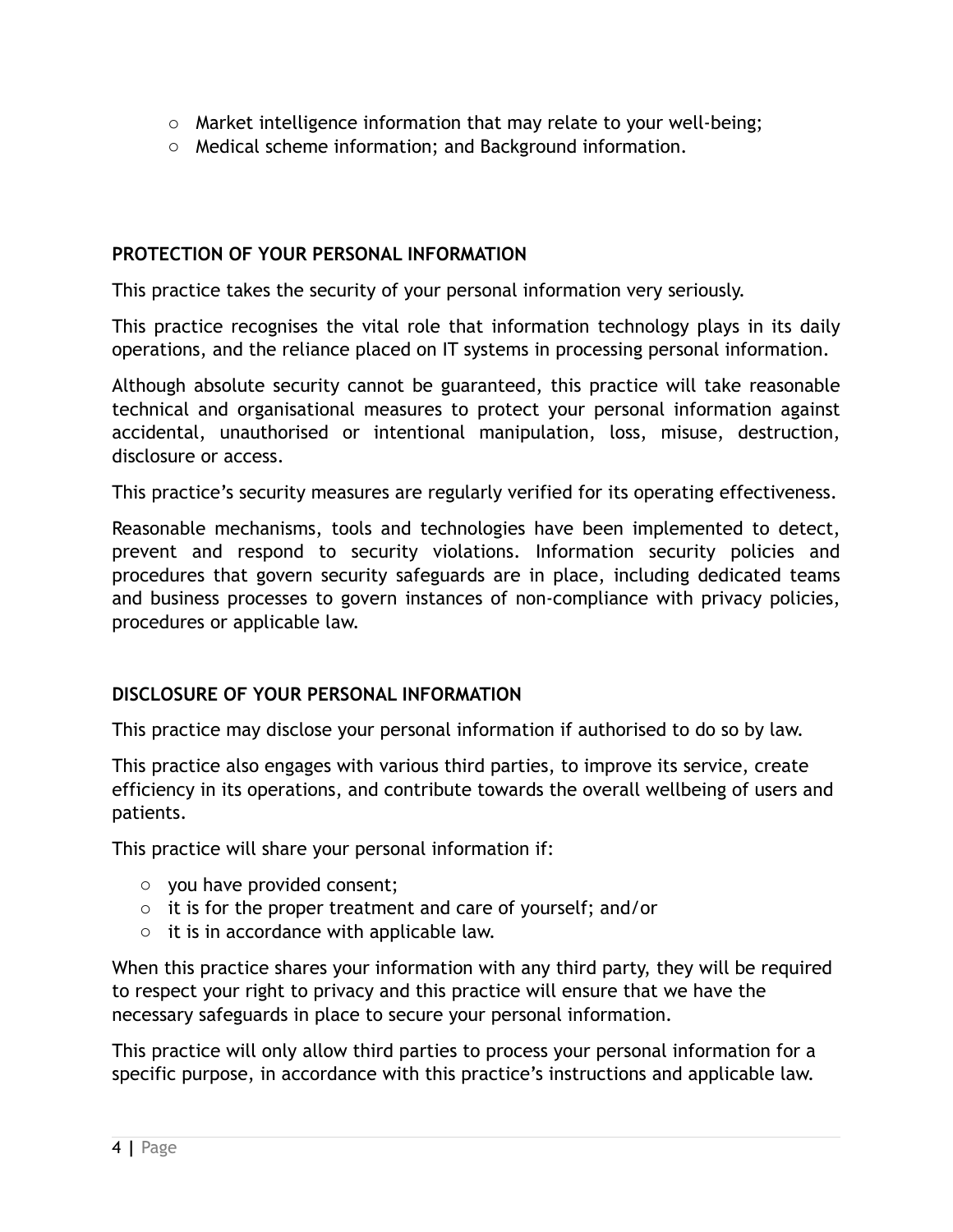### **RETENTION OF YOUR PERSONAL INFORMATION**

This practice may retain all personal information that is collected from you, as long as it remains necessary for the purposes for which it was collected unless there is a valid technical, legal or business reason for it to be deleted, destroyed or to deidentify it.

Records remain active for eight years post last treatment or for as long as it is required by law; if it is required by a code of conduct; if it is reasonably needed for lawful purposes related to this practice's functions and activities; or it is reasonably needed for evidentiary purposes.

Records shall only be made available in accordance with the Promotion to Access of Information Act 2 of 2000, and you can [read Caley Chiropractic's PAIA Manual by](https://0004c21d-c334-48d2-b952-2f4a33a81eb0.filesusr.com/ugd/8ecbeb_8d27bfdfd4a94b689bb0911b69d36af2.pdf) [clicking here.](https://0004c21d-c334-48d2-b952-2f4a33a81eb0.filesusr.com/ugd/8ecbeb_8d27bfdfd4a94b689bb0911b69d36af2.pdf)

#### **DIRECT MARKETING**

This practice does not use data for marketing purposes, however to ensure continuous improvement of the care and service offering, patients may be asked to complete service experience questionnaires.

## **STORAGE AND TRANSFER OF YOUR PERSONAL INFORMATION**

This practice stores your personal information on its servers and/or on third party servers.

This practice reserves the right to transfer to and/or store your personal information on servers in a jurisdiction other than where it was collected. If the location where personal information is transferred to does not have substantially similar laws which provide for the protection of personal information, this practice will take reasonably practicable steps to ensure that your personal information is adequately protected in that jurisdiction.

#### **COOKIES**

When using the practice's website, this practice uses Cookies to understand your online activity, and save your preference for future visits.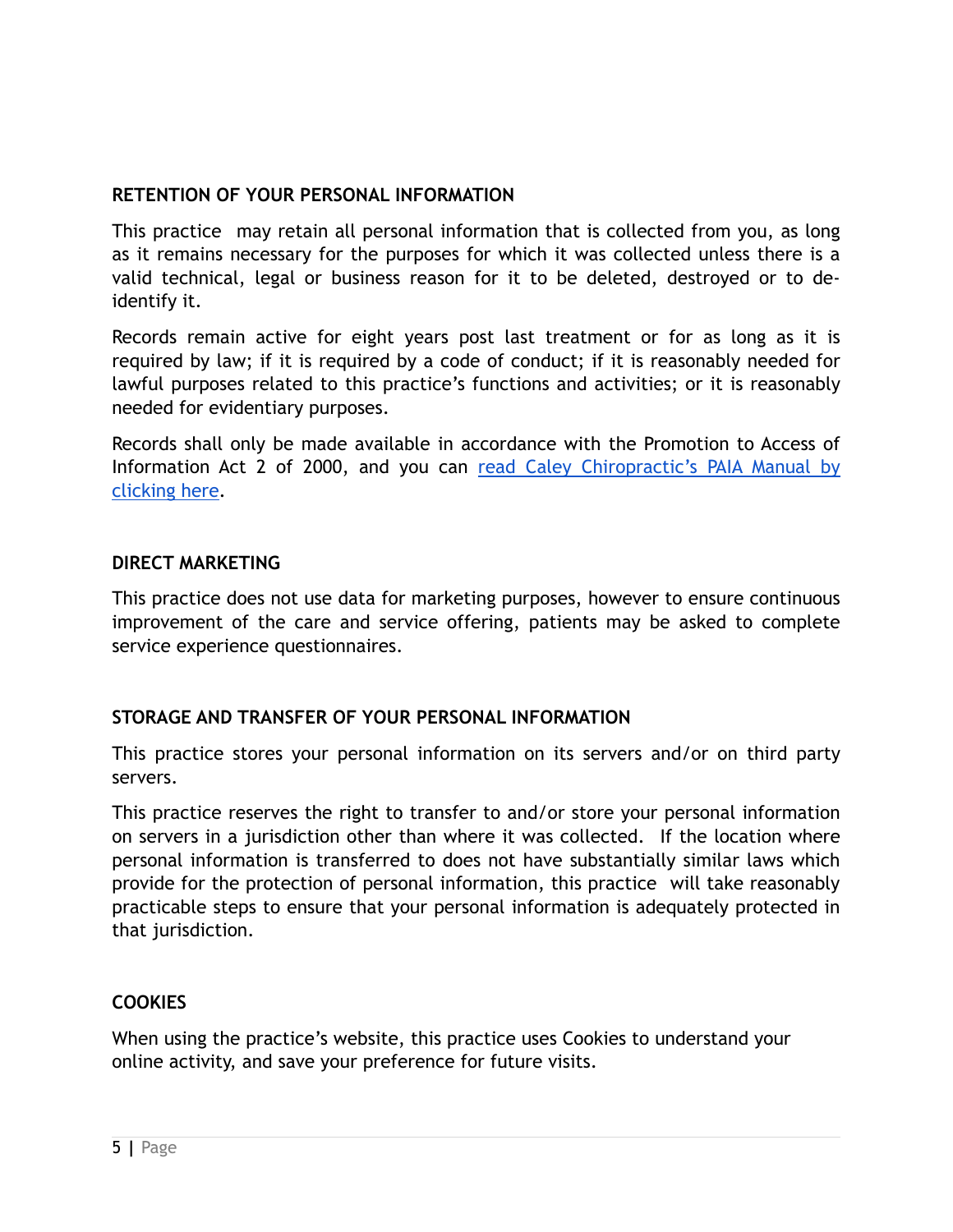A cookie is a small piece of data sent from our website to your computer or device or internet browser where it is saved.

The cookie contains information to personalize your experience on this practice's website and applications.

The cookie has the ability to identify your device, computer or smartphone.

By using this practice's website and applications you agree that cookies may be forwarded from the relevant website or application to your computer or device.

This practice may use the cookie to confirm that you visited the website.

You have the right to choose whether or not to accept cookies. However, please note that if you do not accept the cookies, you may not be able to use the full functionality of the website or mobile applications.

When you interact with this practice's website, you will come across links to other websites and applications.

This practice is not responsible for the security of those websites, or the information that it contains. In some cases, links are provided as a value added service for information purposes only. Please remember that when you click on a link on the practice's website and you are taken to another web page or website or application that this Privacy Policy will no longer apply.

You also acknowledge that by clicking on a link, that you do so at your own risk and hold this practice harmless against any loss or damage that may occur.

## **PROCESSING OF CHILDREN'S INFORMATION**

This practice respects the rights of children and will only process the personal information of children if the consent of a competent person has been obtained, or if required to do so by law.

## **PURPOSE STATEMENT**

Your personal information as well as your health records (with your consent) may be exchanged with your other healthcare providers and/or your medical schemes (while complying with applicable privacy and data protection legislation):

When you attend at this practice we will first request

 $\circ$  to improve patients treatment and healthcare outcomes by sharing clinical information in a secured way among healthcare professionals and healthcare service providers;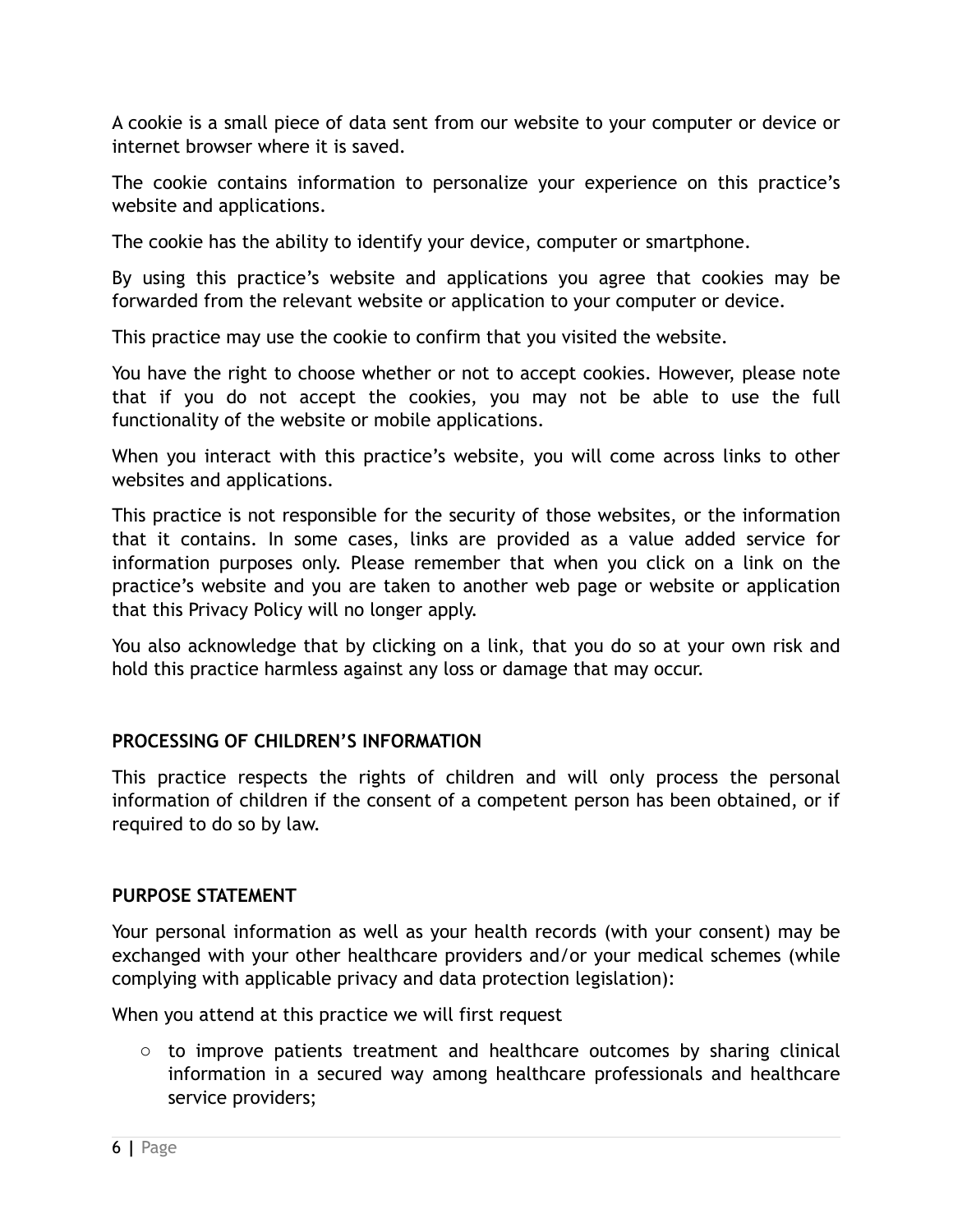- o to facilitate healthcare system cost savings and
- o to improve the quality, safety and efficiency of the healthcare a consumer receives through an increased administrative and clinical information interchange process whilst still protecting consumer privacy.

### **CHANGES TO THIS PRIVACY POLICY**

From time to time, changes will be required to this Privacy Policy. Please check this website to inform yourself of any changes made to this Privacy Policy.

## **YOUR RIGHTS**

This practice will, at all times, process your personal information in accordance with applicable laws and your rights are set out below:

- $\circ$  You have the right to correct your personal information if it is incorrect;
- o You have the right to update your personal information if your details have changed;
- o You have the right to object to the processing of your personal information;
- o You have the right to your personal information being deleted; and
- o You have the right to be informed if your information has been deleted. If you would like to exercise any of your rights:
- o Submit any objection that you may have; or
- o Request destruction of your personal information if it is being retained for longer than required by law;

You acknowledge that, in some cases, this practice may not be able to comply with your request to delete or destroy your personal information if this request conflicts with applicable law.

#### **INFORMATION REGULATOR**

You have the right to complain to the Information Regulator, whose contact details are:

Information Regulator

Tel : (012) 406 4848

Fax : 086 500 3351

Email : [Inforeg@justice.gov.za](mailto:Inforeg@justice.gov.za)